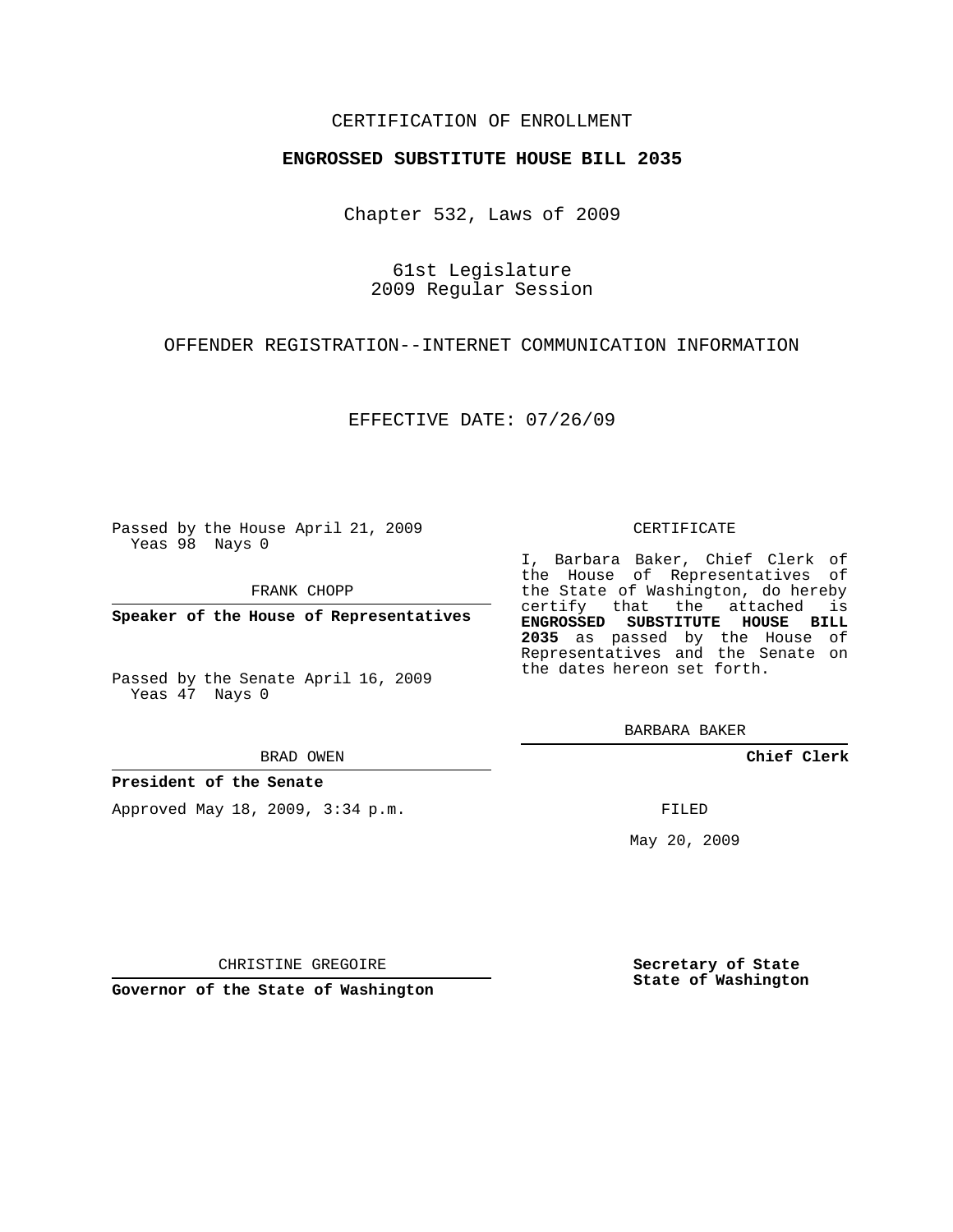# **ENGROSSED SUBSTITUTE HOUSE BILL 2035** \_\_\_\_\_\_\_\_\_\_\_\_\_\_\_\_\_\_\_\_\_\_\_\_\_\_\_\_\_\_\_\_\_\_\_\_\_\_\_\_\_\_\_\_\_

\_\_\_\_\_\_\_\_\_\_\_\_\_\_\_\_\_\_\_\_\_\_\_\_\_\_\_\_\_\_\_\_\_\_\_\_\_\_\_\_\_\_\_\_\_

## AS AMENDED BY THE SENATE

Passed Legislature - 2009 Regular Session

## **State of Washington 61st Legislature 2009 Regular Session**

**By** House Public Safety & Emergency Preparedness (originally sponsored by Representatives Klippert, O'Brien, Shea, Haler, Roach, Armstrong, Pearson, McCune, Condotta, Orwall, Ross, Hurst, Smith, Kristiansen, Kretz, Orcutt, Kelley, Warnick, and Angel)

READ FIRST TIME 02/20/09.

 AN ACT Relating to requiring registered sex and kidnapping offenders to submit information regarding any e-mail addresses and any web sites they create or operate; and amending 2008 c 230 s 4 (uncodified).

5 BE IT ENACTED BY THE LEGISLATURE OF THE STATE OF WASHINGTON:

 **Sec. 1.** 2008 c 230 s 4 (uncodified) is amended to read as follows: (1) The sex offender policy board, as created by chapter . . . (Substitute Senate Bill No. 6596), Laws of 2008, shall review and make recommendations for changes to the statutory requirements relating to sex offender and kidnapping offender registration and notification. The review and recommendations shall include, but are not limited to:

12 (a) The appropriate class of felony and sentencing designations for 13 a conviction of the failure to register;

14 (b) The appropriate groups and classes of adult offenders who 15 should be required to register;

16 (c) The appropriate groups and classes of juvenile offenders who 17 should be required to register;

18 (d) When a sex offender or kidnapping offender should be relieved